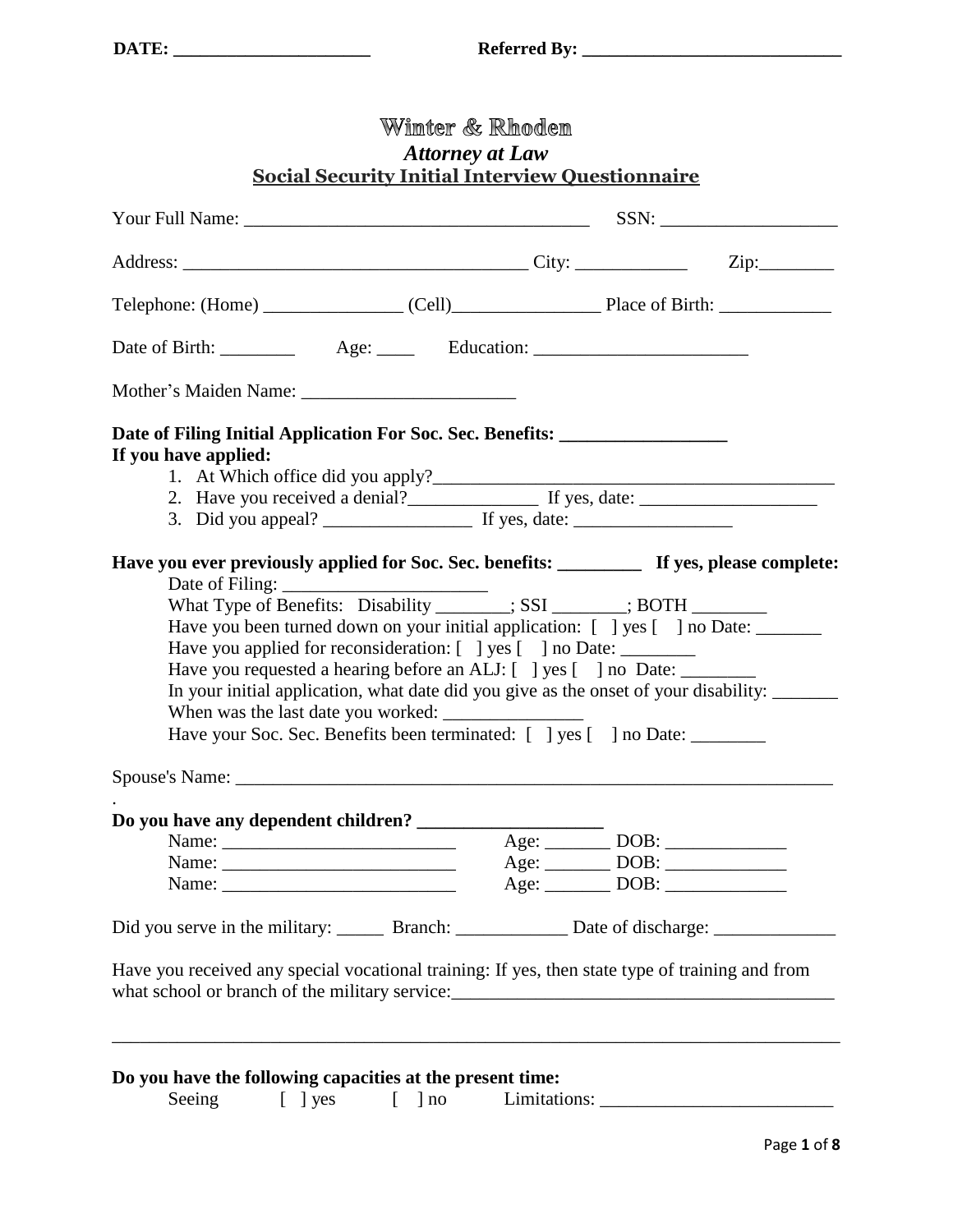| Hearing                                   | $\vert$ $\vert$ ves   | l no                                           | Limitations:                                                                                 |      |
|-------------------------------------------|-----------------------|------------------------------------------------|----------------------------------------------------------------------------------------------|------|
| Speaking                                  | $\lceil \ \rceil$ yes | l no                                           | Limitations:                                                                                 |      |
|                                           |                       |                                                | Understanding $&$ carrying out simple instructions $\begin{bmatrix} \quad \end{bmatrix}$ yes | l no |
| Use of Judgment $\lceil \cdot \rceil$ yes |                       |                                                | l no                                                                                         |      |
|                                           |                       | Responding to supervision at work positively   | $\vert$   yes                                                                                | no   |
|                                           |                       | Dealing with changes in a routine work setting | l yes                                                                                        | no   |

## **Can you perform the following activities on a regular basis during an 8 hour work day:**

| walking                     | $\lceil \ \rceil$ yes    |              | $\ln 0$ |                                             |
|-----------------------------|--------------------------|--------------|---------|---------------------------------------------|
| standing                    | $\lceil \ \rceil$ yes    |              | $\ln 0$ |                                             |
| sitting                     | $\lceil \;\; \rceil$ yes |              | no      |                                             |
| lifting                     | $\lceil \ \rceil$ yes    |              | $\ln 0$ |                                             |
| pushing                     | $\lceil \ \ \rceil$ yes  | $\mathbf{L}$ | $\ln 0$ |                                             |
| pulling                     | $\lceil \ \rceil$ yes    |              | no      |                                             |
| reaching                    | $\lceil \ \rfloor$ yes   | $\mathbf{L}$ | $\ln 0$ |                                             |
| carrying                    | $\lceil \ \rceil$ yes    |              | $\ln 0$ |                                             |
| handling                    | $\lceil \ \rceil$ yes    | $\mathbf{L}$ | $\ln 0$ |                                             |
| bending                     | $\lceil \ \rceil$ yes    |              | $\ln 0$ |                                             |
| squatting [] yes            |                          | $\mathbf{L}$ | no      |                                             |
| crawling [ ] yes            |                          |              | $\ln 0$ |                                             |
| climbing [ ] yes            |                          |              | $\ln 0$ |                                             |
| push & pull arm controls    |                          | $\mathbf{L}$ |         | $\vert$ yes $\vert$ $\vert$ no Limitations: |
| push $\&$ pull leg controls |                          |              |         |                                             |

What activities can you perform now in spite of your disability:\_\_\_\_\_\_\_\_\_\_\_\_\_\_\_\_\_\_\_\_\_\_\_\_\_\_\_

What hobbies do you enjoy: \_\_\_\_\_\_\_\_\_\_\_\_\_\_\_\_\_\_\_\_\_\_\_\_\_\_\_\_\_\_\_\_\_\_\_\_\_\_\_\_\_\_\_\_\_\_\_\_\_\_\_\_\_\_

### **DAILY ACTIVITIES**

Are your home duties/chores of daily living limited or restricted due to your condition?

| Are you presently able to: Drive a car [ ] yes [ ] no Short distances?                    |                                            |                                                                                                                                                                                                                                                                                                                                                                                                                           |
|-------------------------------------------------------------------------------------------|--------------------------------------------|---------------------------------------------------------------------------------------------------------------------------------------------------------------------------------------------------------------------------------------------------------------------------------------------------------------------------------------------------------------------------------------------------------------------------|
|                                                                                           |                                            | Dress yourself [ ] yes [ ] no With help? ________                                                                                                                                                                                                                                                                                                                                                                         |
| Cook for yourself $\left[\right]$ yes $\left[\right]$ no                                  |                                            | With help? $\frac{1}{\sqrt{1-\frac{1}{2}}\sqrt{1-\frac{1}{2}}\sqrt{1-\frac{1}{2}}\sqrt{1-\frac{1}{2}}\sqrt{1-\frac{1}{2}}$                                                                                                                                                                                                                                                                                                |
| Do dusting [ ] yes [ ] no                                                                 |                                            | With help? $\_\_$                                                                                                                                                                                                                                                                                                                                                                                                         |
| Do vacuuming [ ] yes [ ] no                                                               |                                            | With help? $\frac{1}{\sqrt{1-\frac{1}{2}}\sqrt{1-\frac{1}{2}}\sqrt{1-\frac{1}{2}}\sqrt{1-\frac{1}{2}}\sqrt{1-\frac{1}{2}}$                                                                                                                                                                                                                                                                                                |
| Use Washer & Dryer $\lbrack \quad \rbrack$ yes $\lbrack \quad \rbrack$ no                 |                                            | With help? $\_\_\_\_\_\_\_\_\_\_\_\_\_\_\_\_\_\_\_\_\_\_\_\_\_\_\_\_\_\_$                                                                                                                                                                                                                                                                                                                                                 |
| Wash floor, windows [ ] yes [ ] no                                                        |                                            | With help? $\frac{1}{\sqrt{1-\frac{1}{\sqrt{1-\frac{1}{\sqrt{1-\frac{1}{\sqrt{1-\frac{1}{\sqrt{1-\frac{1}{\sqrt{1-\frac{1}{\sqrt{1-\frac{1}{\sqrt{1-\frac{1}{\sqrt{1-\frac{1}{\sqrt{1-\frac{1}{\sqrt{1-\frac{1}{\sqrt{1-\frac{1}{\sqrt{1-\frac{1}{\sqrt{1-\frac{1}{\sqrt{1-\frac{1}{\sqrt{1-\frac{1}{\sqrt{1-\frac{1}{\sqrt{1-\frac{1}{\sqrt{1-\frac{1}{\sqrt{1-\frac{1}{\sqrt{1-\frac{1}{\sqrt{1-\frac{1}{\sqrt{1-\frac$ |
| Shop for groceries $\begin{bmatrix} \end{bmatrix}$ yes $\begin{bmatrix} \end{bmatrix}$ no |                                            | With help? $\frac{ }{ }$                                                                                                                                                                                                                                                                                                                                                                                                  |
| Put out trash [ ] yes [ ] no                                                              |                                            | With help? $\frac{1}{\sqrt{1-\frac{1}{\sqrt{1-\frac{1}{\sqrt{1-\frac{1}{\sqrt{1-\frac{1}{\sqrt{1-\frac{1}{\sqrt{1-\frac{1}{\sqrt{1-\frac{1}{\sqrt{1-\frac{1}{\sqrt{1-\frac{1}{\sqrt{1-\frac{1}{\sqrt{1-\frac{1}{\sqrt{1-\frac{1}{\sqrt{1-\frac{1}{\sqrt{1-\frac{1}{\sqrt{1-\frac{1}{\sqrt{1-\frac{1}{\sqrt{1-\frac{1}{\sqrt{1-\frac{1}{\sqrt{1-\frac{1}{\sqrt{1-\frac{1}{\sqrt{1-\frac{1}{\sqrt{1-\frac{1}{\sqrt{1-\frac$ |
| Mow the lawn [ ] yes [ ] no                                                               |                                            | With help? $\_\_$                                                                                                                                                                                                                                                                                                                                                                                                         |
| Wash dishes [ ] yes [ ] no                                                                |                                            | With help? $\frac{1}{\sqrt{1-\frac{1}{2}}\sqrt{1-\frac{1}{2}}\sqrt{1-\frac{1}{2}}\sqrt{1-\frac{1}{2}}\sqrt{1-\frac{1}{2}}$                                                                                                                                                                                                                                                                                                |
| Climb stairs                                                                              | $\lceil \ \rceil$ yes $\lceil \ \rceil$ no | With help? $\frac{1}{\sqrt{1-\frac{1}{\sqrt{1-\frac{1}{\sqrt{1-\frac{1}{\sqrt{1-\frac{1}{\sqrt{1-\frac{1}{\sqrt{1-\frac{1}{\sqrt{1-\frac{1}{\sqrt{1-\frac{1}{\sqrt{1-\frac{1}{\sqrt{1-\frac{1}{\sqrt{1-\frac{1}{\sqrt{1-\frac{1}{\sqrt{1-\frac{1}{\sqrt{1-\frac{1}{\sqrt{1-\frac{1}{\sqrt{1-\frac{1}{\sqrt{1-\frac{1}{\sqrt{1-\frac{1}{\sqrt{1-\frac{1}{\sqrt{1-\frac{1}{\sqrt{1-\frac{1}{\sqrt{1-\frac{1}{\sqrt{1-\frac$ |
| Make beds                                                                                 | $[$ ] yes $[$ ] no                         | With help? $\frac{1}{\sqrt{1-\frac{1}{2}}\sqrt{1-\frac{1}{2}}\sqrt{1-\frac{1}{2}}\sqrt{1-\frac{1}{2}}\sqrt{1-\frac{1}{2}}$                                                                                                                                                                                                                                                                                                |
| Walk                                                                                      | $\lceil$   yes $\lceil$   no               | With help? $\frac{ }{ }$                                                                                                                                                                                                                                                                                                                                                                                                  |
|                                                                                           |                                            |                                                                                                                                                                                                                                                                                                                                                                                                                           |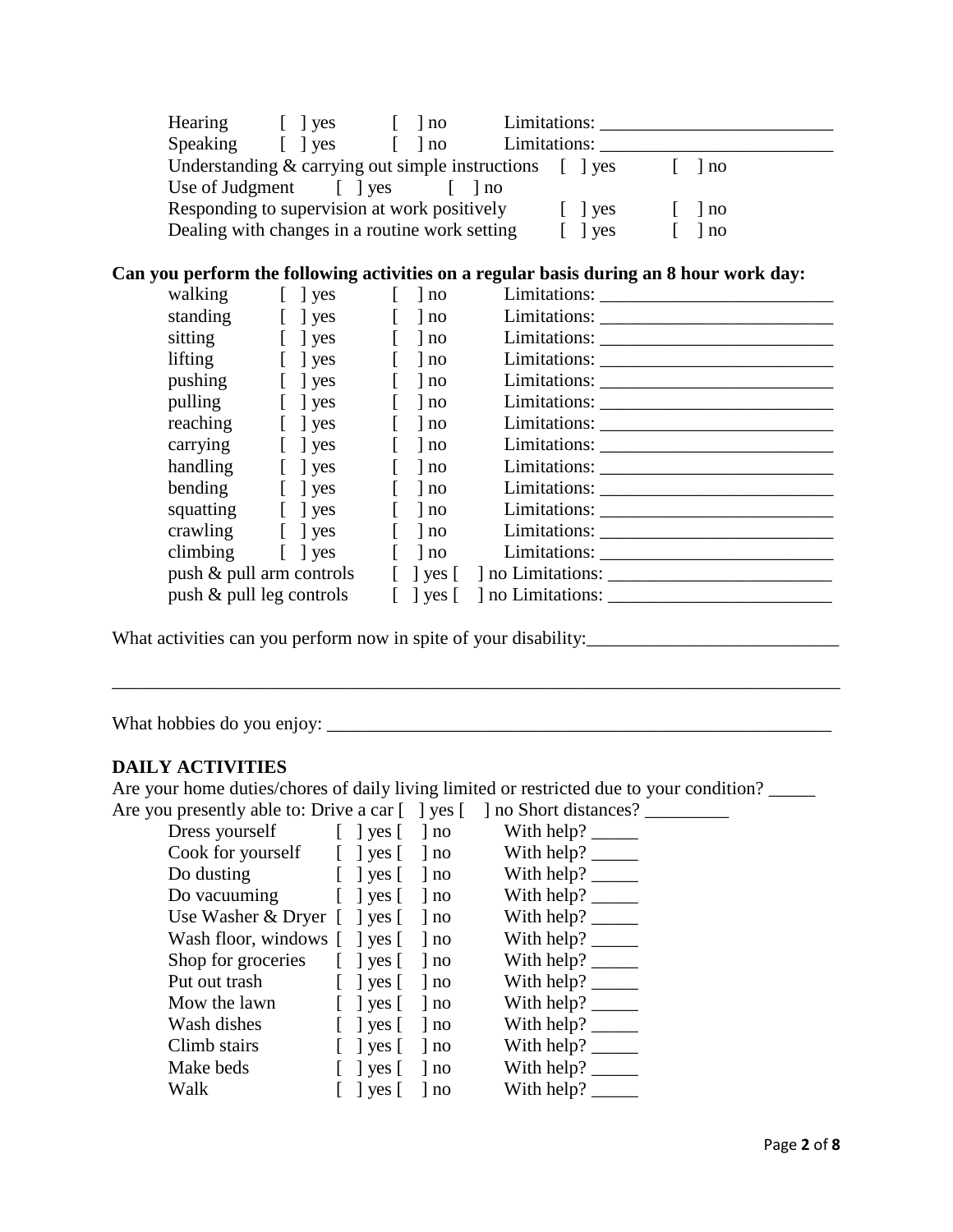| Lift                                                                                                                                                         |  | $[$ ] yes $[$ ] no With help? ________                                                                                                      |                                                                                                    |
|--------------------------------------------------------------------------------------------------------------------------------------------------------------|--|---------------------------------------------------------------------------------------------------------------------------------------------|----------------------------------------------------------------------------------------------------|
| Sit                                                                                                                                                          |  |                                                                                                                                             |                                                                                                    |
| Do you participate in any sports/hobbies? (Specify) ____________________________                                                                             |  |                                                                                                                                             |                                                                                                    |
|                                                                                                                                                              |  | ,我们也不会有什么。""我们的人,我们也不会有什么?""我们的人,我们也不会有什么?""我们的人,我们也不会有什么?""我们的人,我们也不会有什么?""我们的人                                                            |                                                                                                    |
|                                                                                                                                                              |  |                                                                                                                                             |                                                                                                    |
|                                                                                                                                                              |  | ,我们也不能在这里的时候,我们也不能在这里的时候,我们也不能不能不能不能不能不能不能不能不能不能不能不能不能不能不能。""我们的是我们的,我们也不能不能不能不能                                                            |                                                                                                    |
| Did you have any hired help to assist you? (nurses, homemakers, etc.) _________                                                                              |  |                                                                                                                                             |                                                                                                    |
|                                                                                                                                                              |  |                                                                                                                                             | <b>AVERAGE DAY:</b> In a typical day, what do you do between the hours of (include sleep/recline): |
|                                                                                                                                                              |  |                                                                                                                                             |                                                                                                    |
|                                                                                                                                                              |  |                                                                                                                                             |                                                                                                    |
| $3:00 \text{ p.m.} - 11:00 \text{ p.m.}$                                                                                                                     |  |                                                                                                                                             |                                                                                                    |
|                                                                                                                                                              |  | ,我们也不能在这里的时候,我们也不能在这里的时候,我们也不能会在这里的时候,我们也不能会在这里的时候,我们也不能会在这里的时候,我们也不能会在这里的时候,我们也不                                                           |                                                                                                    |
| After 11:00 p.m.                                                                                                                                             |  |                                                                                                                                             |                                                                                                    |
|                                                                                                                                                              |  | ,我们也不会有什么。""我们的人,我们也不会有什么?""我们的人,我们也不会有什么?""我们的人,我们也不会有什么?""我们的人,我们也不会有什么?""我们的人                                                            |                                                                                                    |
| Do you or your spouse receive any of the following?                                                                                                          |  |                                                                                                                                             |                                                                                                    |
|                                                                                                                                                              |  | Worker's Compensation [ ] yes [ ] no Amount:                                                                                                |                                                                                                    |
|                                                                                                                                                              |  | Long-term Disability under an insurance plan [ ] yes [ ] no Amount: ____________                                                            |                                                                                                    |
|                                                                                                                                                              |  | Retirement or pension [ ] yes [ ] no Amount: _________<br>VA benefits or pension [ ] yes [ ] no Amount: ___________________________________ |                                                                                                    |
|                                                                                                                                                              |  | Unemployment compensation [ ] yes [ ] no Amount: ________________________________                                                           |                                                                                                    |
| Food stamps [ ] yes [ ] no Amount: __________                                                                                                                |  |                                                                                                                                             |                                                                                                    |
|                                                                                                                                                              |  | Any other Social Security _________ If so, please state what type: __________                                                               |                                                                                                    |
| Will you agree to have us refer you to medical specialists and will you agree to pay the<br>specialist's bill if a referral is made: Yes _______ No ________ |  |                                                                                                                                             |                                                                                                    |
| Will you agree to have us refer you to a vocational expert if we determine that such an                                                                      |  |                                                                                                                                             |                                                                                                    |
|                                                                                                                                                              |  |                                                                                                                                             |                                                                                                    |
|                                                                                                                                                              |  |                                                                                                                                             |                                                                                                    |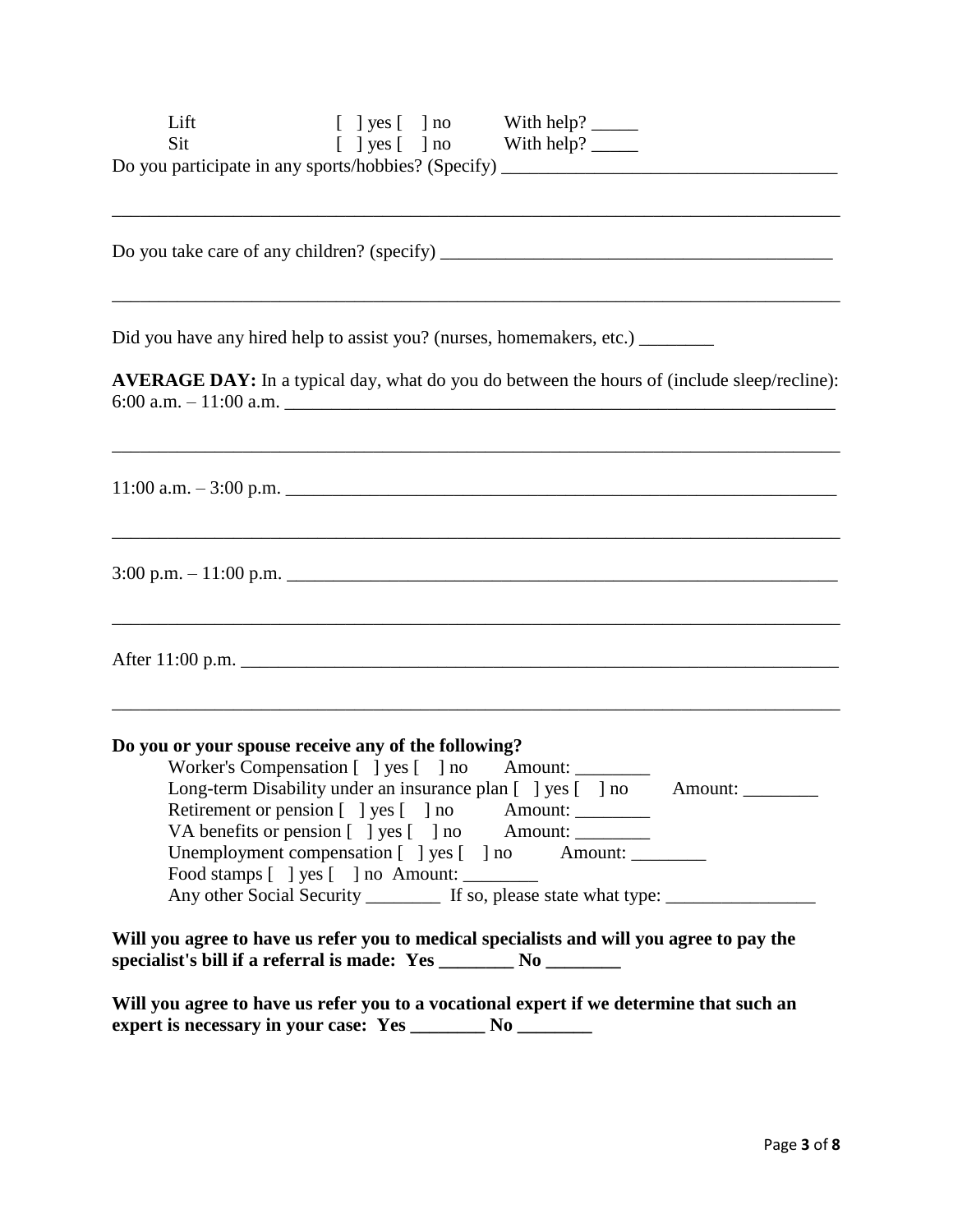# **EMPLOYMENT OVERVIEW**

| Have you worked at all since the onset of your disability: Yes ________ No ________<br>Have you worked at all since you filed for Soc. Sec. Benefits: Yes ________ No ________<br>If so, please give the dates worked and the name and address of the employer: |  |                        |
|-----------------------------------------------------------------------------------------------------------------------------------------------------------------------------------------------------------------------------------------------------------------|--|------------------------|
|                                                                                                                                                                                                                                                                 |  |                        |
|                                                                                                                                                                                                                                                                 |  |                        |
| <b>Previous Employment:</b> Must go back 15 years – use back page if needed                                                                                                                                                                                     |  |                        |
|                                                                                                                                                                                                                                                                 |  |                        |
|                                                                                                                                                                                                                                                                 |  |                        |
| Length of Employment: ____________                                                                                                                                                                                                                              |  |                        |
|                                                                                                                                                                                                                                                                 |  |                        |
|                                                                                                                                                                                                                                                                 |  |                        |
|                                                                                                                                                                                                                                                                 |  |                        |
| Length of Employment: _____________                                                                                                                                                                                                                             |  |                        |
|                                                                                                                                                                                                                                                                 |  | Phone #: $\frac{1}{2}$ |
|                                                                                                                                                                                                                                                                 |  |                        |
| Job Description:                                                                                                                                                                                                                                                |  |                        |
| Length of Employment: ___________                                                                                                                                                                                                                               |  |                        |
|                                                                                                                                                                                                                                                                 |  |                        |
|                                                                                                                                                                                                                                                                 |  |                        |
|                                                                                                                                                                                                                                                                 |  |                        |
| Length of Employment: ___________                                                                                                                                                                                                                               |  |                        |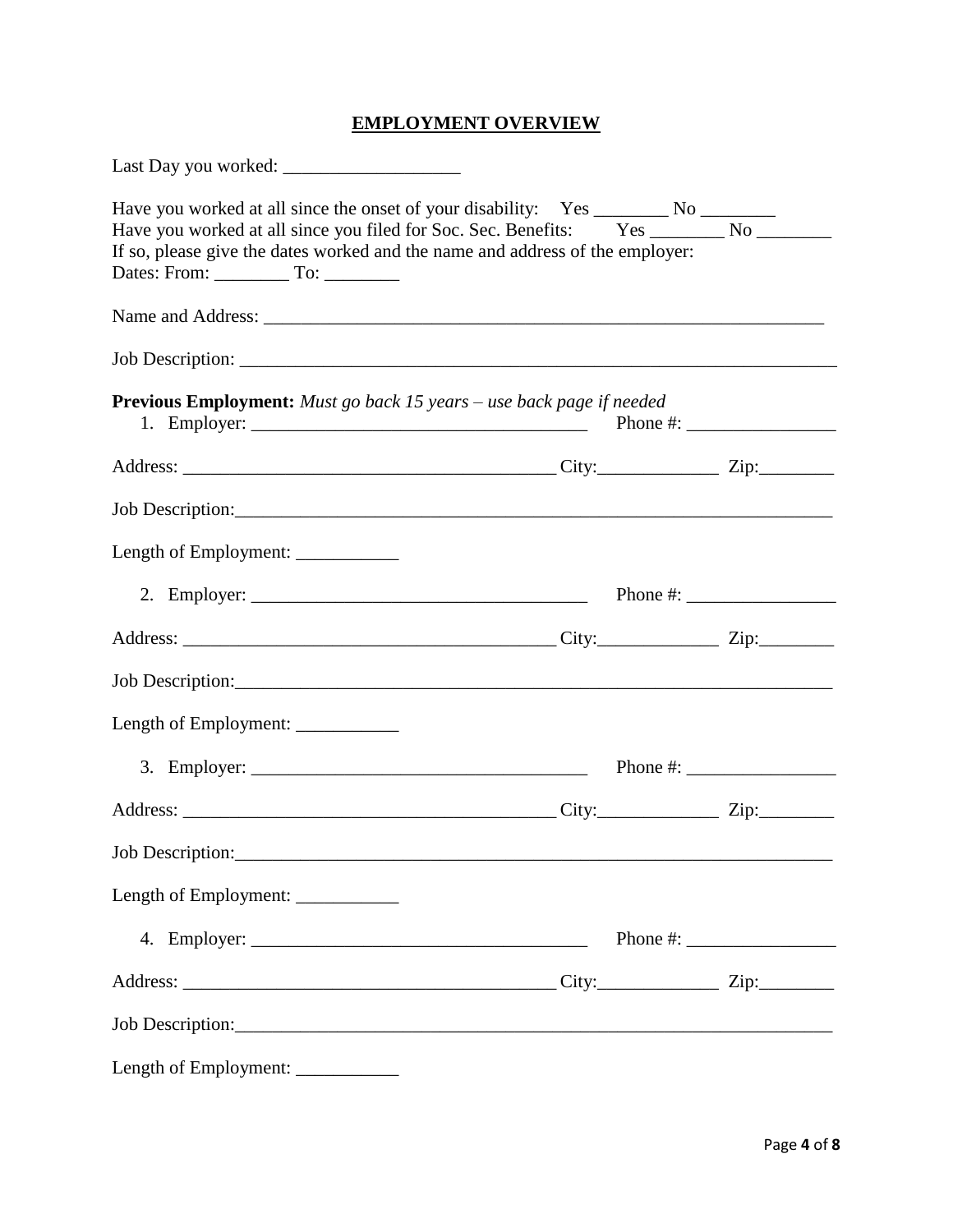#### **MEDICAL OVERVIEW**

Has your disability existed for a period of 12 months, or have you been advised by a physician that your disability is expected to last for a period of 12 months or longer: Yes \_\_\_\_ No \_\_\_\_\_

Have you ever worked in a coal mine, steel mill, as a welder, or with asbestos? If so, give dates and name of employer:\_\_\_\_\_\_\_\_\_\_\_\_\_\_\_\_\_\_\_\_\_\_\_\_\_\_\_\_\_\_\_\_\_\_\_\_\_\_\_\_\_\_\_\_\_\_\_\_\_\_\_\_\_\_\_\_\_\_\_

\_\_\_\_\_\_\_\_\_\_\_\_\_\_\_\_\_\_\_\_\_\_\_\_\_\_\_\_\_\_\_\_\_\_\_\_\_\_\_\_\_\_\_\_\_\_\_\_\_\_\_\_\_\_\_\_\_\_\_\_\_\_\_\_\_\_\_\_\_\_\_\_\_\_\_\_\_\_

\_\_\_\_\_\_\_\_\_\_\_\_\_\_\_\_\_\_\_\_\_\_\_\_\_\_\_\_\_\_\_\_\_\_\_\_\_\_\_\_\_\_\_\_\_\_\_\_\_\_\_\_\_\_\_\_\_\_\_\_\_\_\_\_\_\_\_\_\_\_\_\_\_\_\_\_\_\_

\_\_\_\_\_\_\_\_\_\_\_\_\_\_\_\_\_\_\_\_\_\_\_\_\_\_\_\_\_\_\_\_\_\_\_\_\_\_\_\_\_\_\_\_\_\_\_\_\_\_\_\_\_\_\_\_\_\_\_\_\_\_\_\_\_\_\_\_\_\_\_\_\_\_\_\_\_\_

\_\_\_\_\_\_\_\_\_\_\_\_\_\_\_\_\_\_\_\_\_\_\_\_\_\_\_\_\_\_\_\_\_\_\_\_\_\_\_\_\_\_\_\_\_\_\_\_\_\_\_\_\_\_\_\_\_\_\_\_\_\_\_\_\_\_\_\_\_\_\_\_\_\_\_\_\_\_

\_\_\_\_\_\_\_\_\_\_\_\_\_\_\_\_\_\_\_\_\_\_\_\_\_\_\_\_\_\_\_\_\_\_\_\_\_\_\_\_\_\_\_\_\_\_\_\_\_\_\_\_\_\_\_\_\_\_\_\_\_\_\_\_\_\_\_\_\_\_\_\_\_\_\_\_\_\_

\_\_\_\_\_\_\_\_\_\_\_\_\_\_\_\_\_\_\_\_\_\_\_\_\_\_\_\_\_\_\_\_\_\_\_\_\_\_\_\_\_\_\_\_\_\_\_\_\_\_\_\_\_\_\_\_\_\_\_\_\_\_\_\_\_\_\_\_\_\_\_\_\_\_\_\_\_\_

\_\_\_\_\_\_\_\_\_\_\_\_\_\_\_\_\_\_\_\_\_\_\_\_\_\_\_\_\_\_\_\_\_\_\_\_\_\_\_\_\_\_\_\_\_\_\_\_\_\_\_\_\_\_\_\_\_\_\_\_\_\_\_\_\_\_\_\_\_\_\_\_\_\_\_\_\_\_

**Describe in detail the disabilities you are claiming since the allege onset of disability:** 

**Please give information of physicians/hospitals who have or are now treating you:**

|  | Telephone: Fax: Fax: Next Appt: Next Appt:                     |  |
|--|----------------------------------------------------------------|--|
|  | 1 <sup>st</sup> Visit: Last Visit: Last Visit: How Often Seen: |  |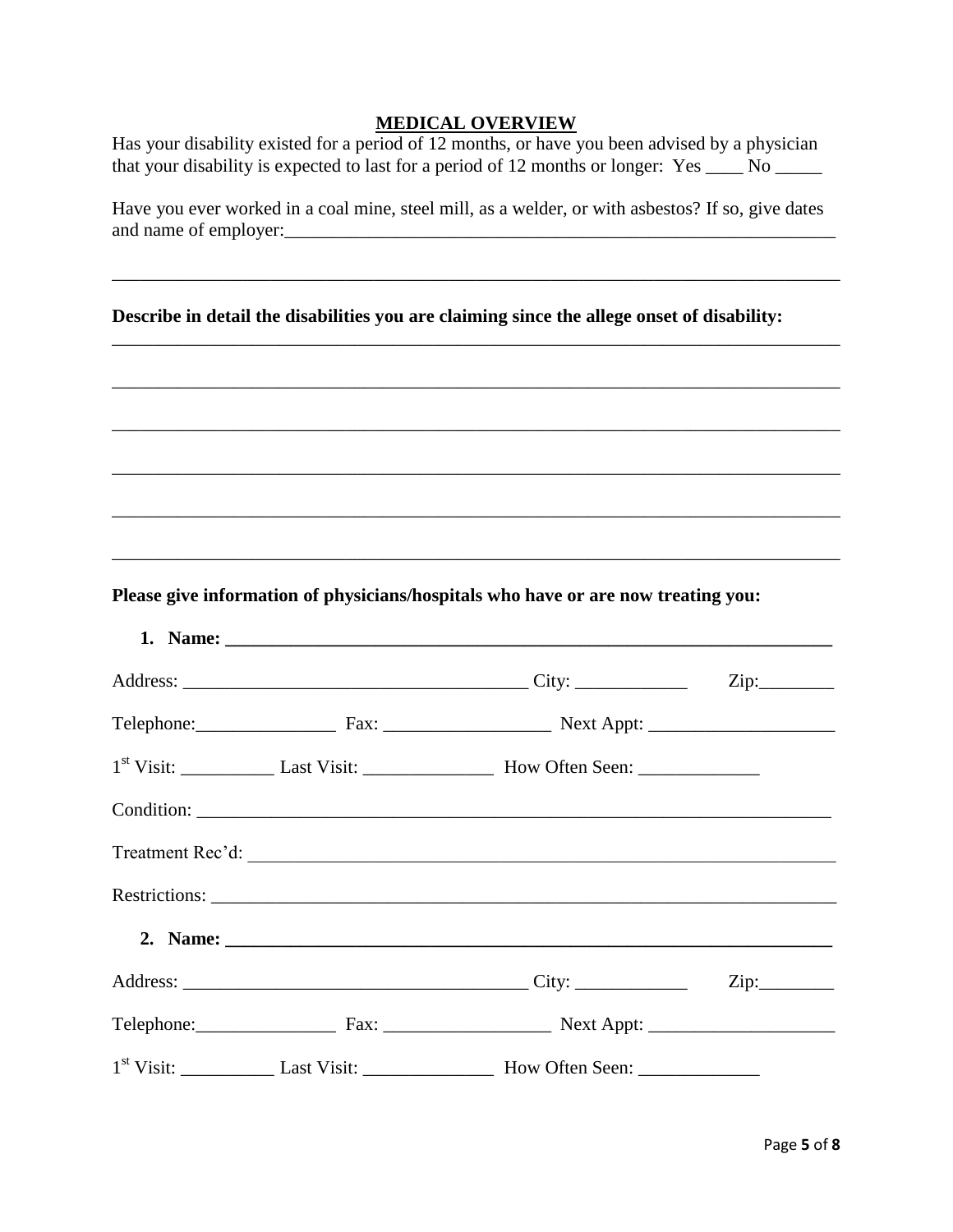|                  |  | $\overline{\text{Zip:}}$ |
|------------------|--|--------------------------|
|                  |  |                          |
|                  |  |                          |
|                  |  |                          |
|                  |  |                          |
|                  |  |                          |
|                  |  |                          |
|                  |  |                          |
|                  |  |                          |
|                  |  |                          |
|                  |  |                          |
| Treatment Rec'd: |  |                          |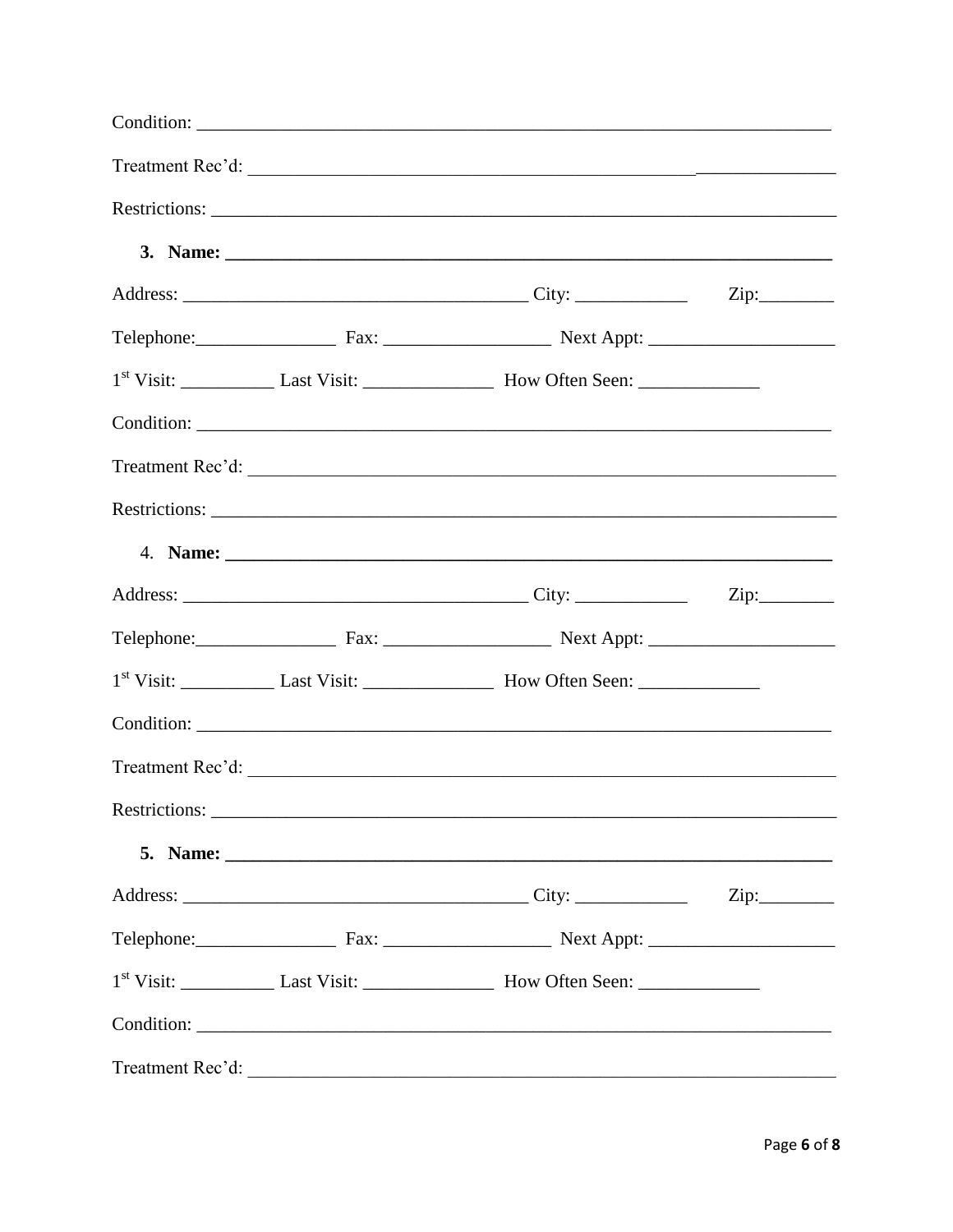|  | Telephone: Fax: Fax: Next Appt: Next Appt: |  |
|--|--------------------------------------------|--|
|  |                                            |  |
|  |                                            |  |
|  |                                            |  |
|  |                                            |  |
|  |                                            |  |
|  |                                            |  |
|  |                                            |  |
|  |                                            |  |
|  |                                            |  |
|  |                                            |  |
|  |                                            |  |
|  |                                            |  |
|  |                                            |  |
|  | Telephone: Fax: Fax: Next Appt: Next Appt: |  |
|  |                                            |  |
|  |                                            |  |
|  |                                            |  |
|  |                                            |  |